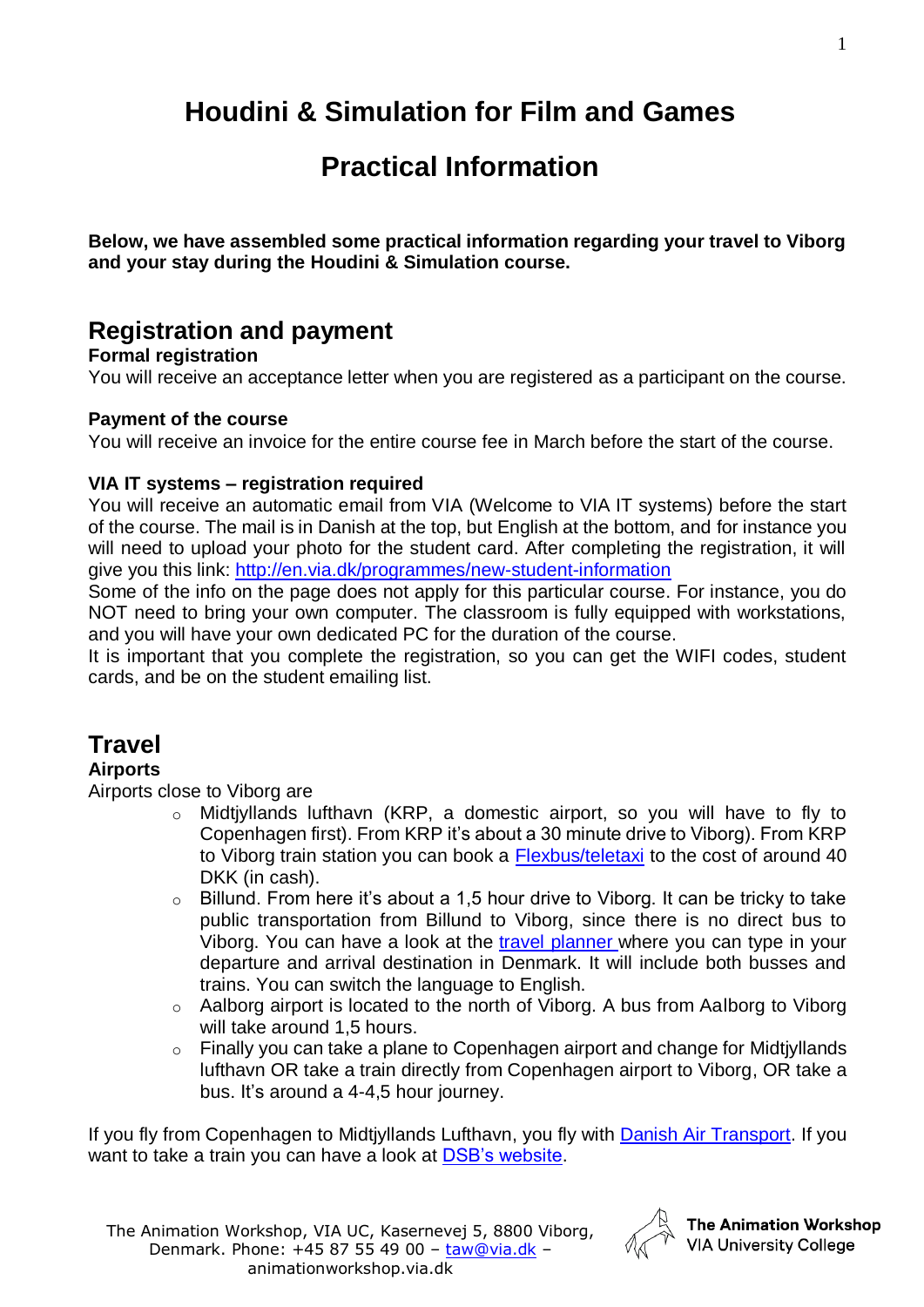The bus company is called [Flixbus](https://www.flixbus.co.uk/?wt_eid=2153546270647904414&wt_t=1535462784518&_ga=2.131813519.1419818704.1535462708-27869676.1535462708) and you can find more info on their website.

### **Arrival**

We will have somebody meet you at the school when you arrive to get you settled in your room. He/she will have your keys, keycards etc. So, before arriving in Viborg, you need to send an approximate arrival time to the course organizer, so we can plan for somebody to meet you.

### **From the station to the school**

From the train station to the school it's around a 10-15 minute walk depending on the size of your luggage :) There are normally taxis on standby outside the station, if not you can call one from Viborg Taxi +45 86 62 66 00. You can see the address of the school below.

## **The school**

### **Classroom**

You will – upon your arrival – receive a key card so you can access the school buildings at all hours, and you're welcome to use your personal classroom computers at all times for work/emailing/internet/etc. Open hours are week days from 8.30 to 17.00. Outside these hours, you must have your key card with you to enter the buildings. Class hours are normally 9:00 to 16:30.

### **School library**

There is a school library with DVDs and books, and you are free to borrow up to 3 items at the same time. Just fill out the form at the library, and you can borrow the items for a week.

### **Sports/activities**

At the school, the students run the "Soft Values Program". This is extra-curricular activities such as sports, guest lectures, life drawing, movie nights, etc. It's all free and you are very welcome to join. So, if you are into sports like badminton, basketball, football, tai chi or yoga, please remember to bring your sports clothes. The program is organized by students and it changes a bit from month to month.

### **Housing**

### **The dorm room**

Depending on availability, we normally house all our students in the nearby dorm Camp Logos (run by Sct. Jørgen). It is only a 3-minute walk from the school. Depending on which room you prefer, your room will include a private bathroom and a kitchenette with two hotplates, a refrigerator and a small oven. There is basic furniture in all the rooms. There is a shared kitchen and common area as well. There are no kitchen utensils for the kitchenette in the room, so most people just by some stuff at the second hands shops we have here in Viborg. The school will provide you with a duvet and pillow, so you would need to bring bed sheets and towels. Please note that The Animation Workshop cannot guarantee that you get the specific room type you have requested. In some cases we just have to accept what is currently available from the housing organization.

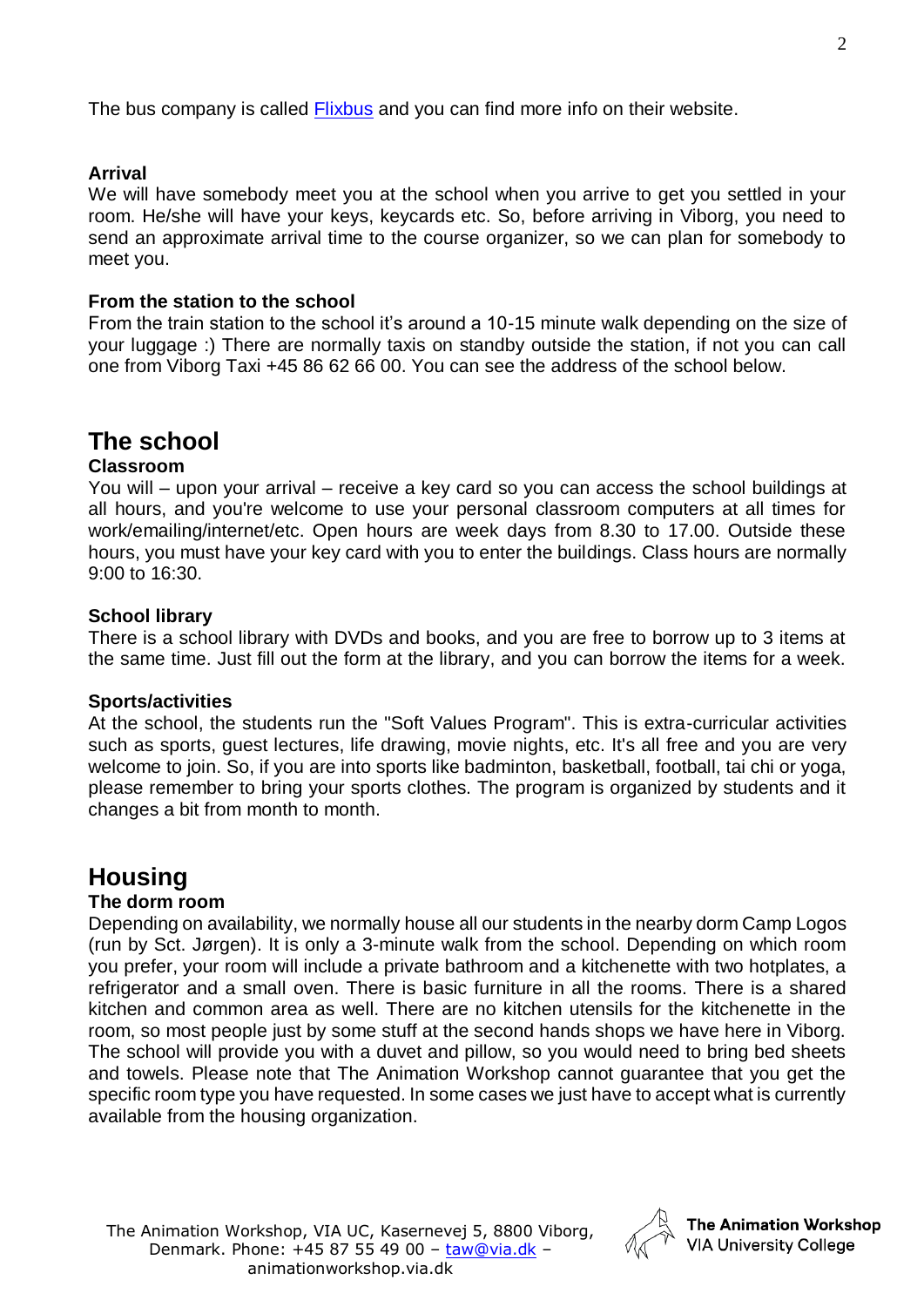### **Internet**

If you are housed by the housing organization Sct. Jørgen, you have wireless internet in your room.

### **Laundry**

There are washing machines in the basement of the dorm, and you get a card for them that you have to use each time. The payment is then withdrawn over the monthly rent.

### **Electricity**

Electrical plugs: in Denmark we use a standard European 230 V. See [here](https://www.power-plugs-sockets.com/denmark/) (you can use only the two parallel holes or all 3).

### **Deposit/contract**

The Animation Workshop has negotiated a reduced deposit with the housing organization. As a PRO course participant, you only have to pay a deposit of 2500 DKK (instead of 10.000 DKK).

### **Moving in room check**

The housing coordinator will assist in setting up an individual room check with the dorm building supervisor during the first few weeks, during which you spend 10 minutes going through your room for any flaws.

In preparation for this meeting, please just note down everything that is wrong with the room (like: scratches on the floor, holes in the mattress, broken mirror, whatever). If there is anything wrong with the room, and it has not been noted down by the janitor during the room check, you can potentially be held accountable for it.

### **Other useful info**

### **First Day**

The first day of the course starts on the Monday at 10:00. The course organizers will have some practical information for you, and you will get a tour of the school. We all have lunch together and in the afternoon you start out with the teacher.

### **Lunch**

There is the VIA cantina where you can get a sandwich for 28 DKK and a hot dish for around 25-45 DKK. Of course, there is also the possibility to go home for lunch, since you will be living so close to the school.

### **Receiving mail**

The easiest will be to have your mail and packages sent directly to the school, since the reception is manned during normal working hours. And then we bring your mail to the classroom. The address of the school is:

The Animation Workshop, VIA UC Att: Your name Kasernevej 5 8800 Viborg Denmark

The Animation Workshop, VIA UC, Kasernevej 5, 8800 Viborg, Denmark. Phone: +45 87 55 49 00 – [taw@via.dk](mailto:taw@via.dk) – animationworkshop.via.dk